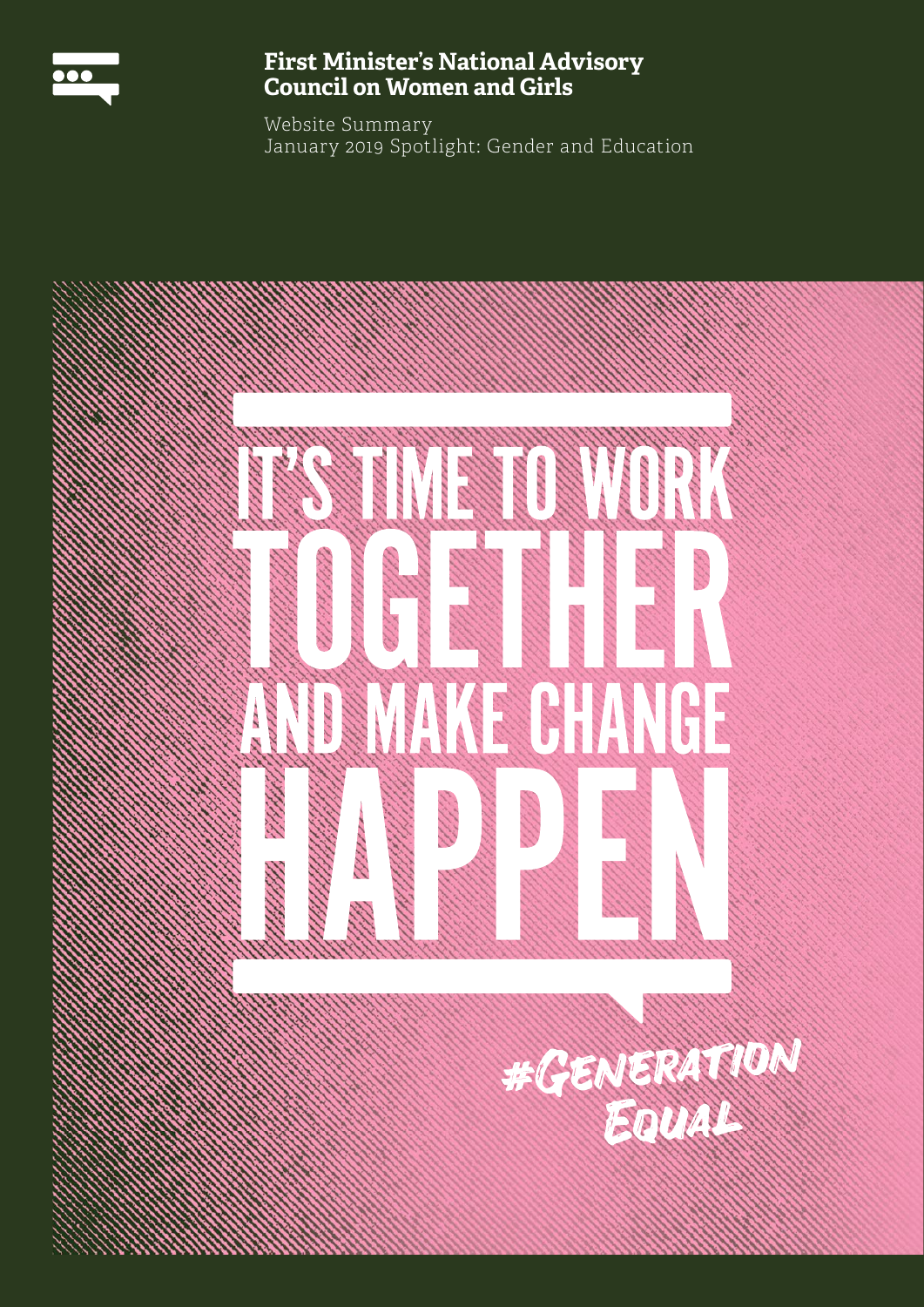

# YOU SAID – WE LISTENED

In January 2019, we invited public feedback on the Spotlight topic of gender equality and education. We'd like to give a huge thank you to everyone who shared their experiences and ideas.

A full report has been given to the NACWG, and a summary version is shared below.

**Please note: these reports summarise the responses received to this open call for submissions. They do not represent the views of the National Advisory Council on Women and Girls (we are seeking feedback to gain more insight) nor do they represent a majority view or the view of the Scottish population. They represent the views of those organisations or individuals who have chosen, proactively, to respond.**

#### **Who did we hear from?**

We had a great response and heard from both individuals and 'Wee Circle' discussions.

We heard from a range of genders, ethnicities, religions, ages, as well as from people with a disability.

#### WE ASKED THREE QUESTIONS:

- Q1. WHAT ARE THE BIGGEST EQUALITY ISSUES, IN SCOTLAND, AROUND WOMEN AND GIRLS IN EDUCATION?
- Q2. WHAT NEEDS TO CHANGE, IN SCOTLAND, TO IMPROVE OPPORTUNITIES FOR WOMEN AND GIRLS IN EDUCATION?
- Q3. WHAT ACTIONS SHOULD NACWG RECOMMEND TO IMPROVE GENDER EQUALITY IN EDUCATION IN SCOTLAND?

2 / 13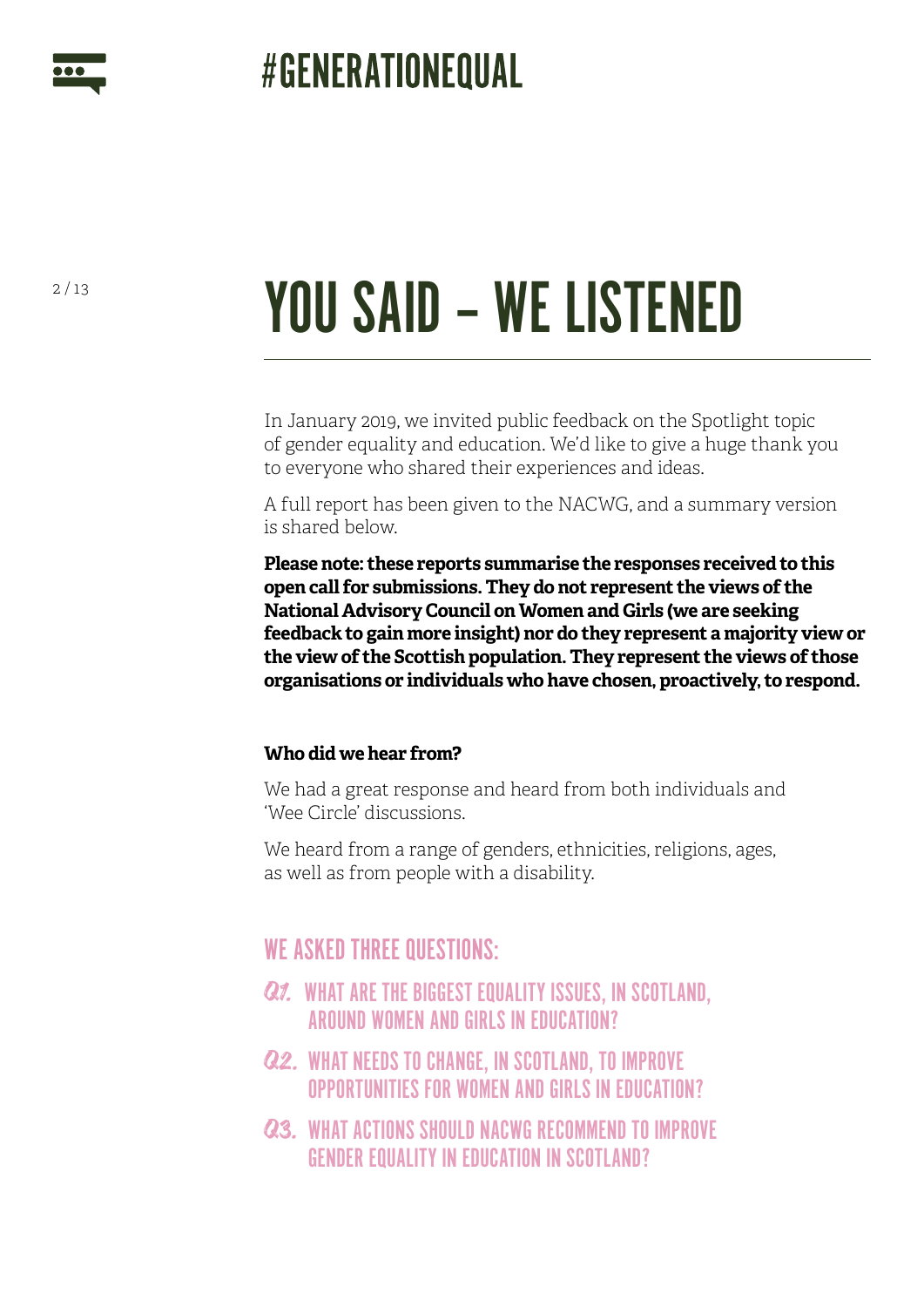

3 / 13

#### WHAT DID WE LEARN?

Feedback addressed various factors that can affect girls' and women's ability to achieve their full potential in terms of education. These included: gender stereotypes and sexism; sexual harassment; the availability and quality of lessons around issues such as sex, relationships, gender and periods; barriers around STEM subjects; and other barriers to attainments in schools, higher education and when moving from education to employment.

Feedback also included: concerns around gender equality amongst teaching staff; concerns at boys falling behind girls in some aspects of education; and concerns around transgender inclusion policies.

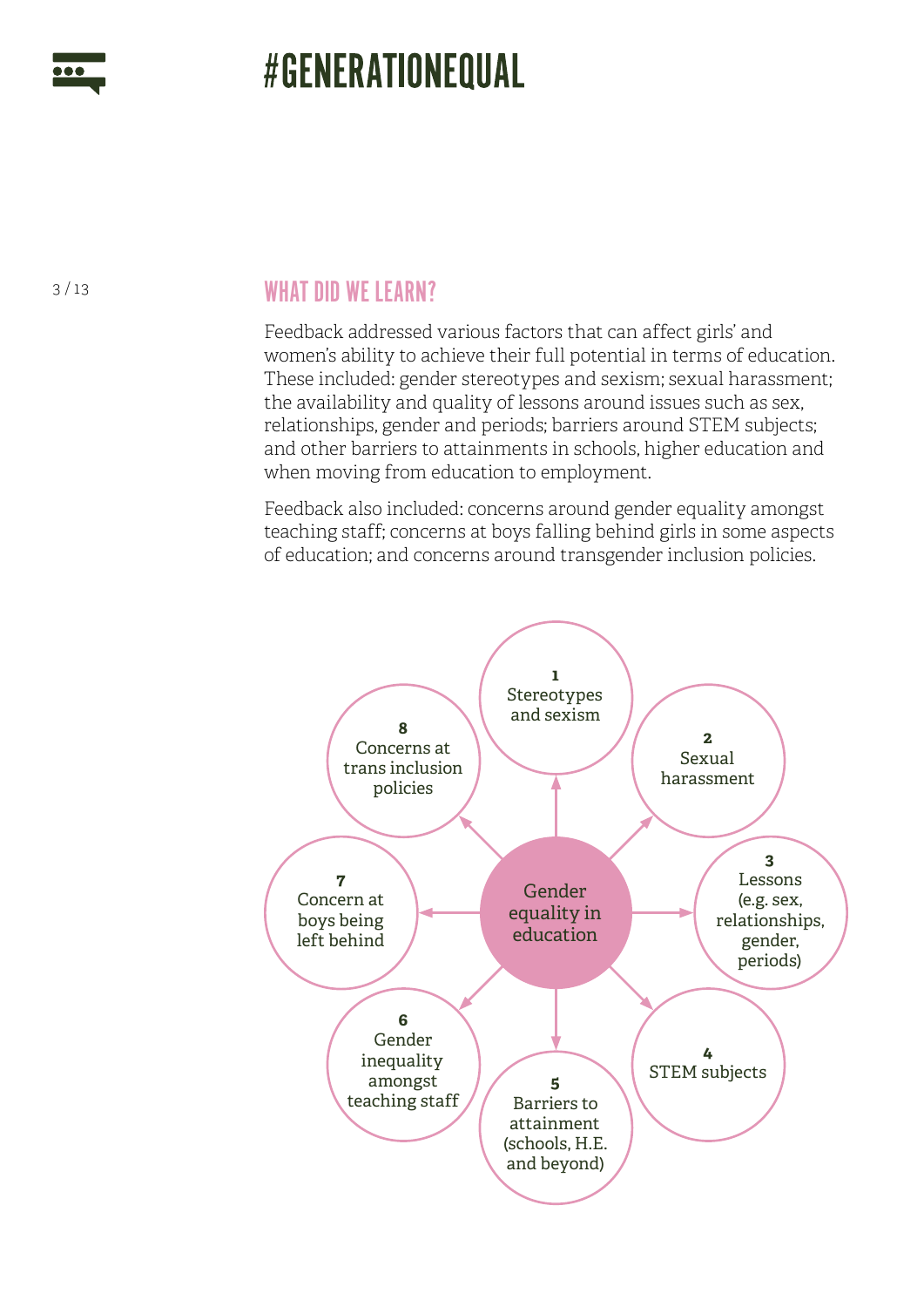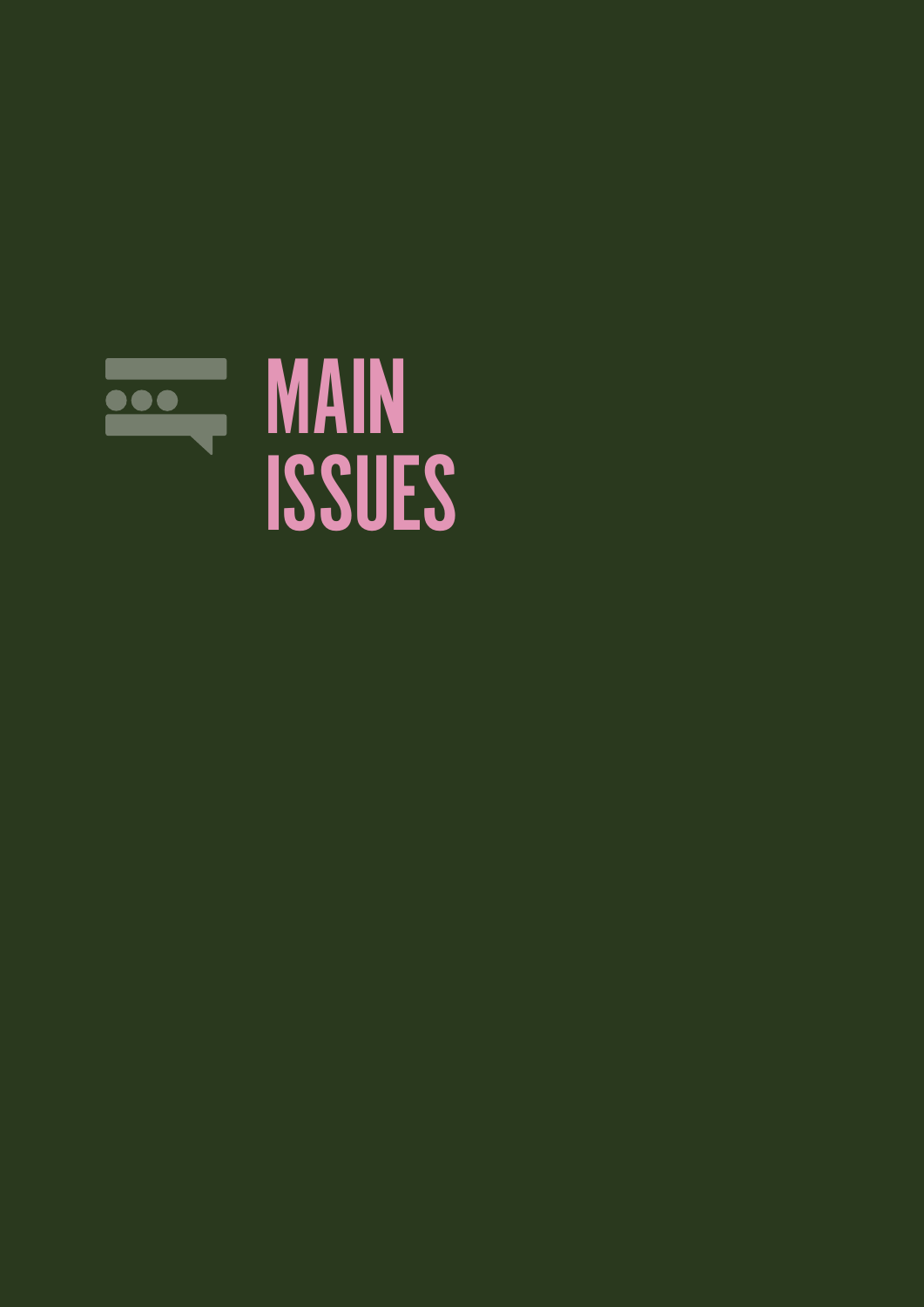

5 / 13

## GENDER STEREOTYPES AND SEXISM 1.

Some people felt that schools sometimes reinforce gender stereotypes, for example in terms of language, expectations of behaviour and the kind of references and examples used in lessons. Concerns were raised that sexist language and attitudes are not always challenged enough. Gender stereotypes and sexism were felt to have potential to impact on: subject choices, career ambitions.

Suggested actions to address this including: tackling gender stereotypes from early years education onwards; more diverse role models; greater care around language; building a school culture that challenges sexist behaviour; encouraging critical thinking around gender stereotypes within society; more impartial careers advice; and making sure boys are educated about gender equality too.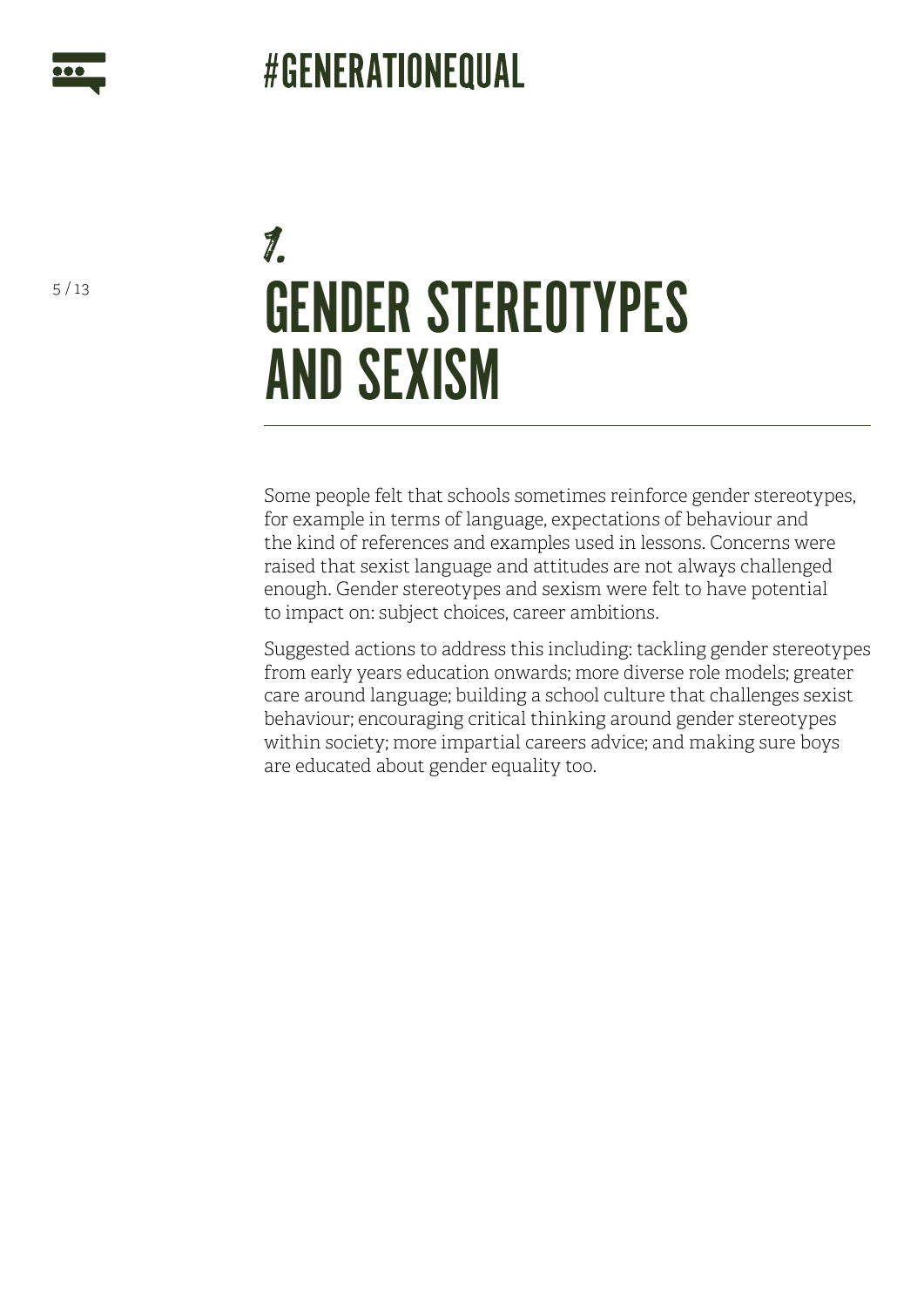

SEXUAL HARASSMENT 2.

Some people raised concerns that schools aren't tackling sexual harassment within anti-bullying policies, and that cases are not being dealt with sufficiently well. Specific concerns were raised around: sharing intimate images; boys harassing girls in classes; and bullying of a gendered or sexualised nature. Concerns were also raised about pupils sexually harassing female teachers.

Suggested actions to address this included compulsory education around harassment, gender-based violence and abusive relationships, with teachers trained to recognise signs and give support. People suggested there could be more emphasis on teaching boys to be respectful. Some people wanted to see schools take the same approach to accusations as places of work.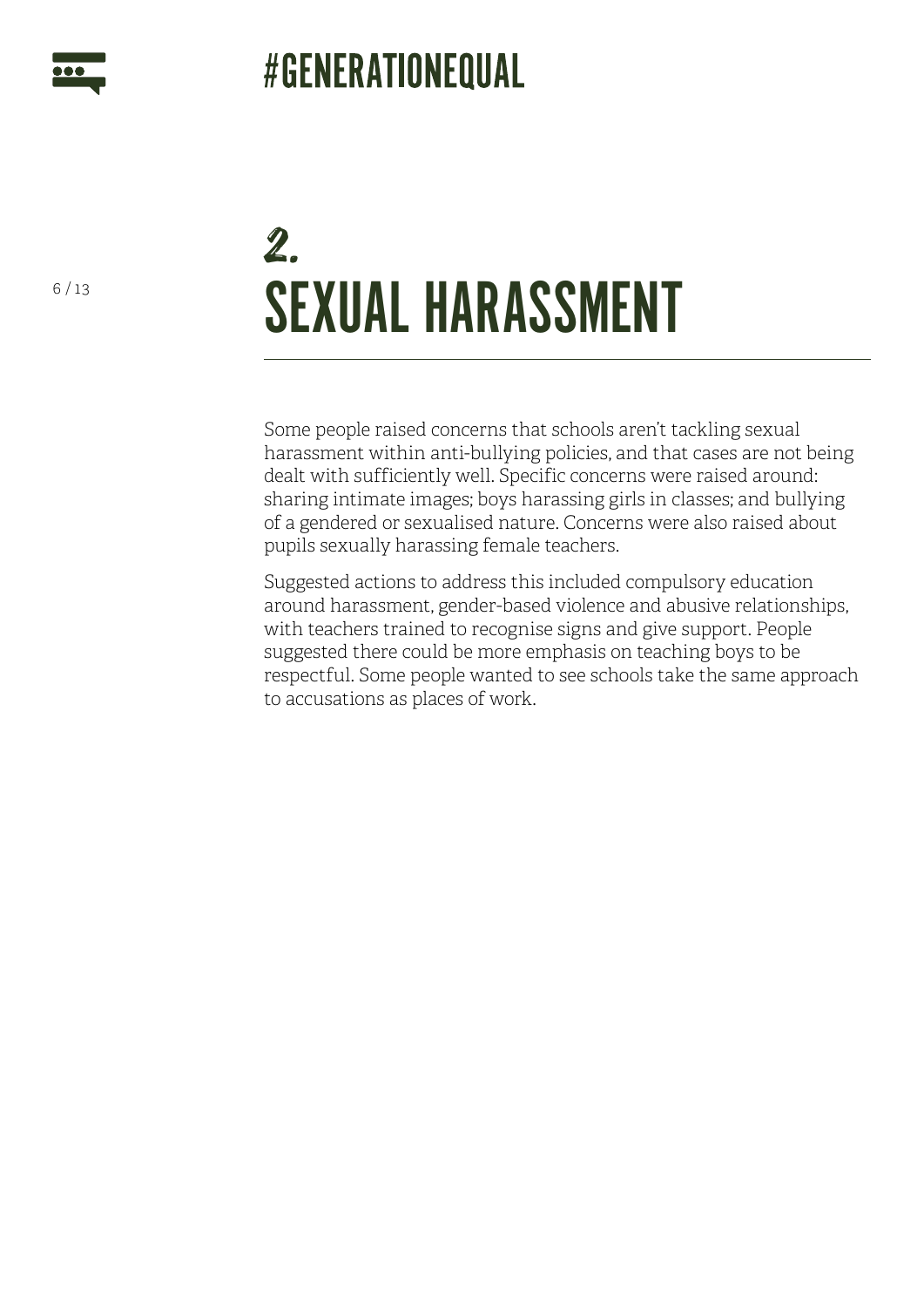

7 / 13

## LESSON CONTENT 3.

Some people called for improvements to education around a range of issues including: healthy/unhealthy relationships; sex; consent; gender; periods; contraception; STIs; pornography; and body image.

Suggested actions to address this included: compulsory lessons in all secondary schools; re-considering if separate lessons for girls and boys is the most effective way of covering these issues; and delivering age-appropriate lessons in primary schools about consent, healthy/unhealthy relationships and online safety. Feedback highlighted volunteer organisations which could help deliver these kind of lessons. Feedback also suggested that teachers be allowed to specifically train in PSE teaching, making this a job in its own right, covering a range of mental health and wellbeing issues.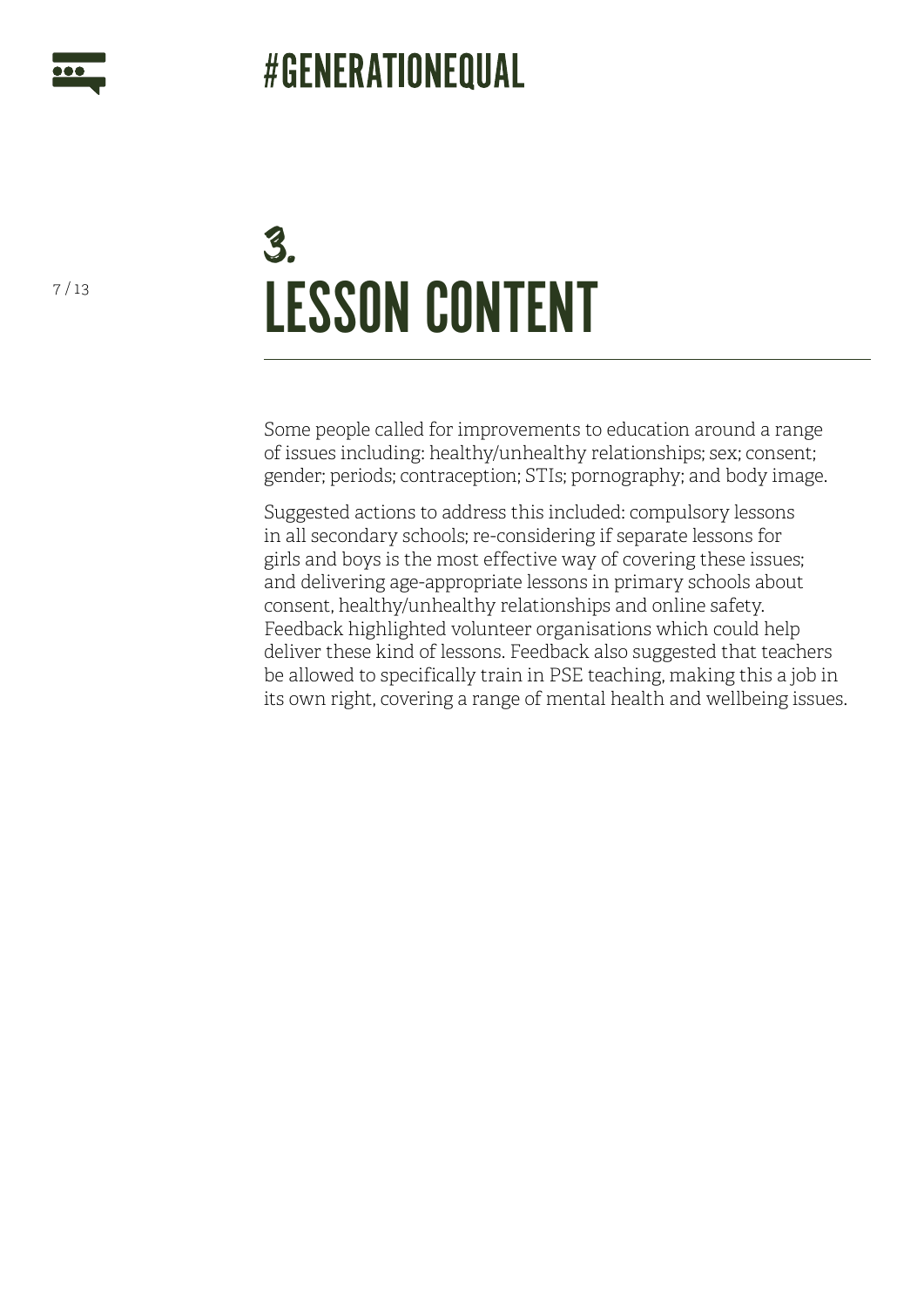

8 / 13

## STEM SUBJECTS 4.

Some people highlighted issues around girls choosing STEM subjects and pursuing STEM careers. It was also pointed out that efforts to promote STEM to girls can sometimes be counter-productive.

Suggested actions included: avoiding gender stereotypes; raising awareness of the range of STEM careers, and women role models; making activities such as computing, coding and engineering fun from an early age; increasing teacher training opportunities in STEM subects; 'upskilling' current teachers; and involving external professionals where current staff may not have specialist skills.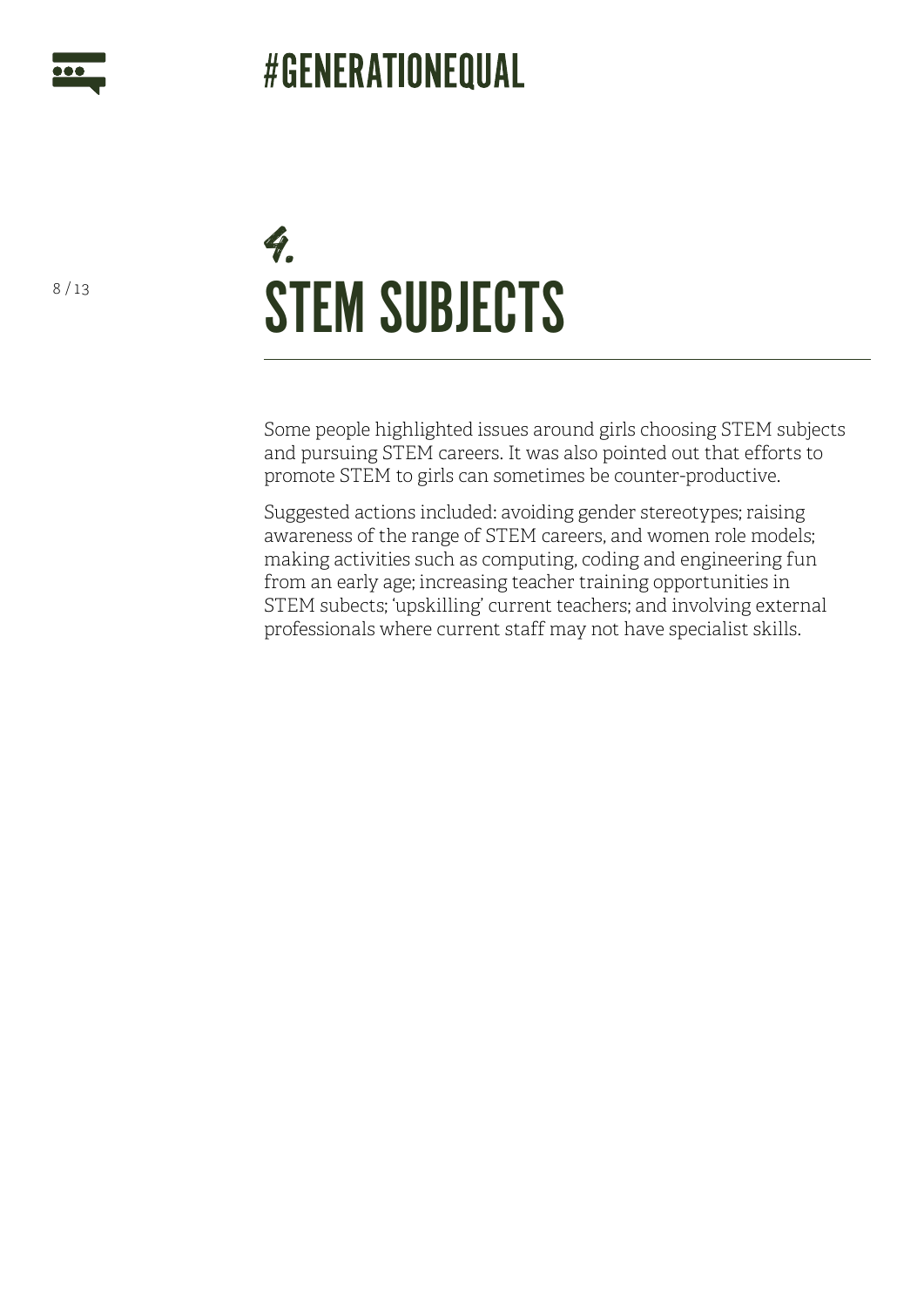

9 / 13

## OTHER BARRIERS TO ATTAINMENT WITHIN SCHOOLS, HIGHER EDUCATION AND BEYOND 5.

Some people highlighted how poverty can be a barrier to attainment, and limit education and career aspirations. The impact of challenging life circumstances was also raised (e.g. families with addiction problems). Coping with periods and pressure around body image were also mentioned as possible barriers for girls. Within higher education, concerns were raised about negative bias towards female students with children, and availability of childcare. Some people highlighted that girls can perform well at school, but fall behind in employment and career progression. Suggested actions largely mirrored the points above.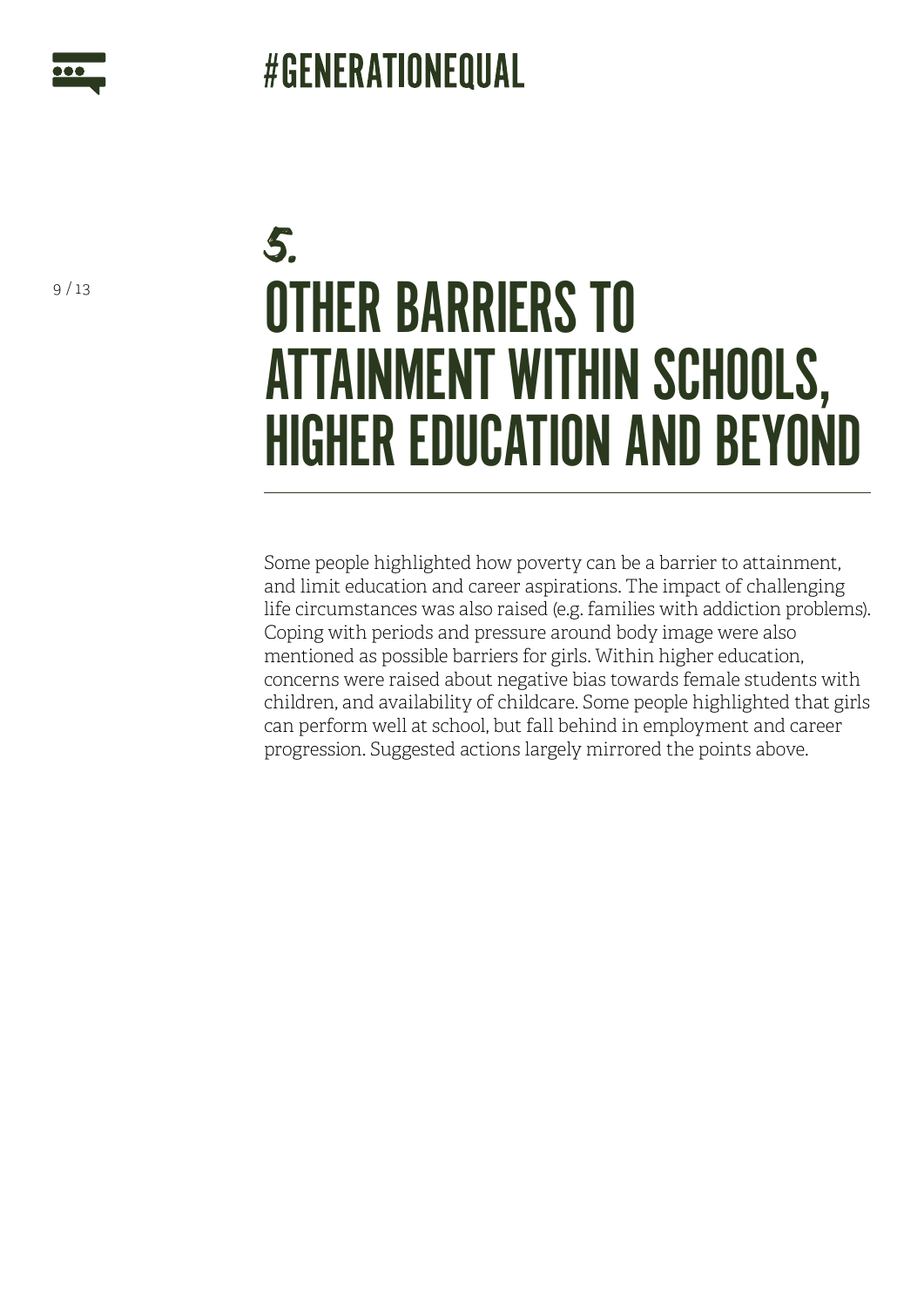

10 / 13

## GENDER INEQUALITY AMONGST TEACHING STAFF 6.

Feedback highlighted a lack of female leadership within education.

Suggested actions included: CPD events around leadership confidence; having 'stepping stone' roles for becoming a principal teacher; reviewing minimum contract lengths and maternity/paternity policies; more flexible working opportunities around promoted posts; greater promotion of early years and primary school teaching to men; and improved gender data on the education workforce.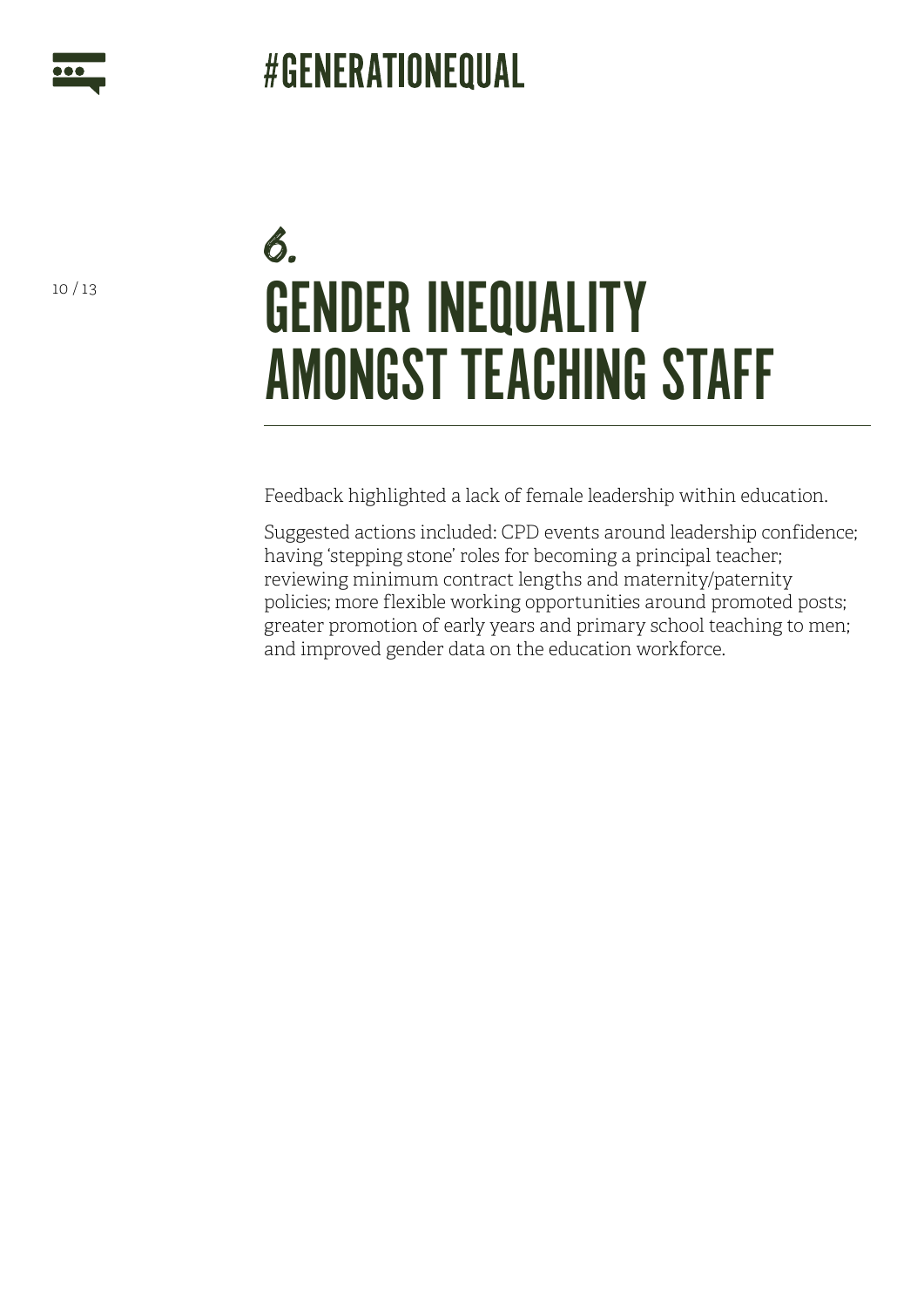

11 / 13

## CONCERNS AT BOYS BEING 'LEFT BEHIND' 7.

Some people highlighted that girls outperform boys in some aspects of education, and the need to make sure boys are supported to reach their full potential too.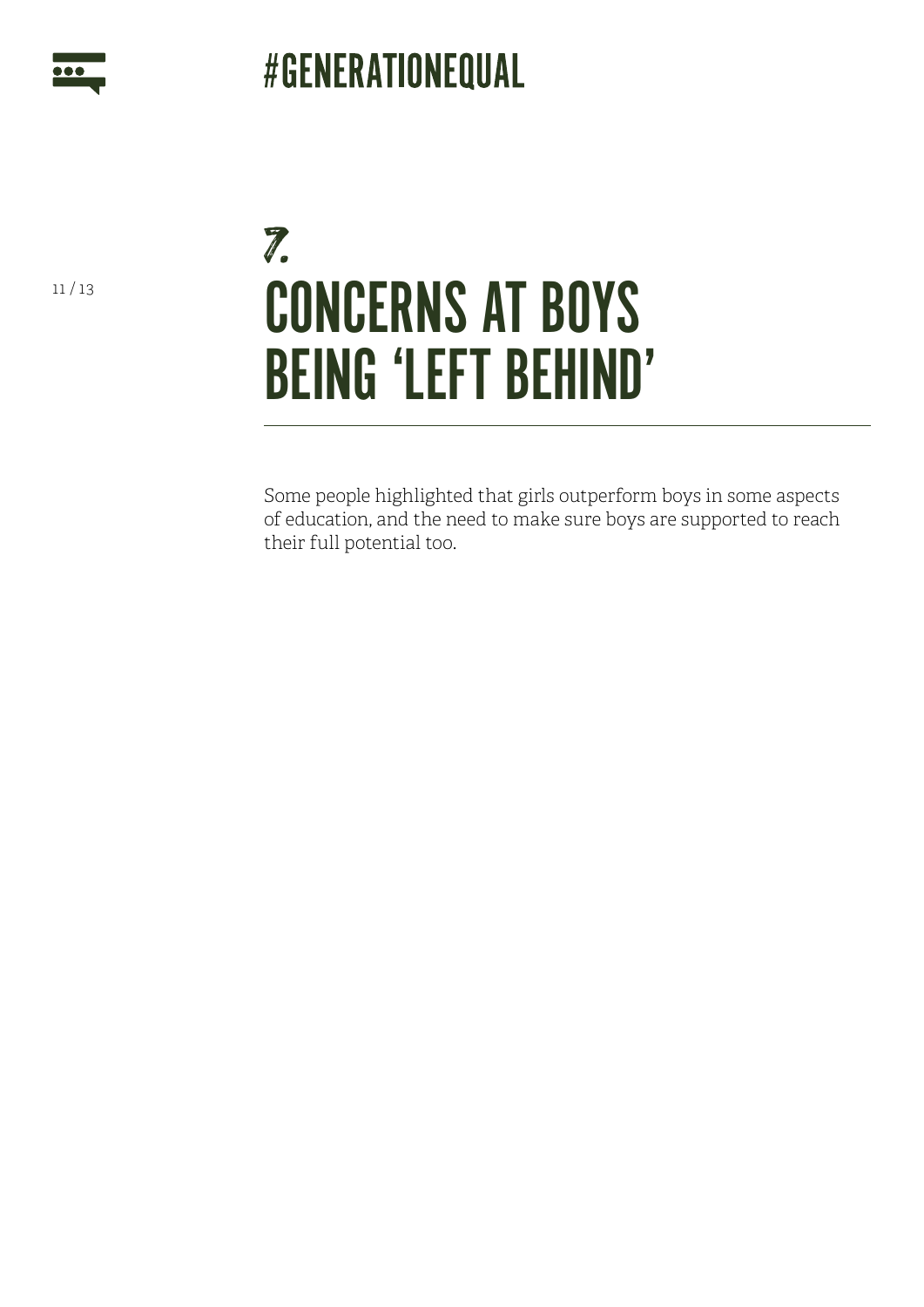

12 / 13

## CONCERNS AT TRANSGENDER INCLUSION POLICIES 8.

Some people raised concerns around the safety and protection of women and girls in toilets and changing areas, including concerns around the cleanliness and hygiene of mixed-gender toilet facilities. Some people raised concerns around the potential for trans rights to erode women's rights, and suggested that education-related opportunities for women (e.g. specific funding and roles) should be retained for natal-women. Some people felt greater education was needed in schools around the difference between 'sex' and 'gender'; and some people wanted to see more consultation with women around transgender inclusion policies within education.

This is a summary of the response and can't highlight every individual point raised. However full feedback has been shared with the NACWG.